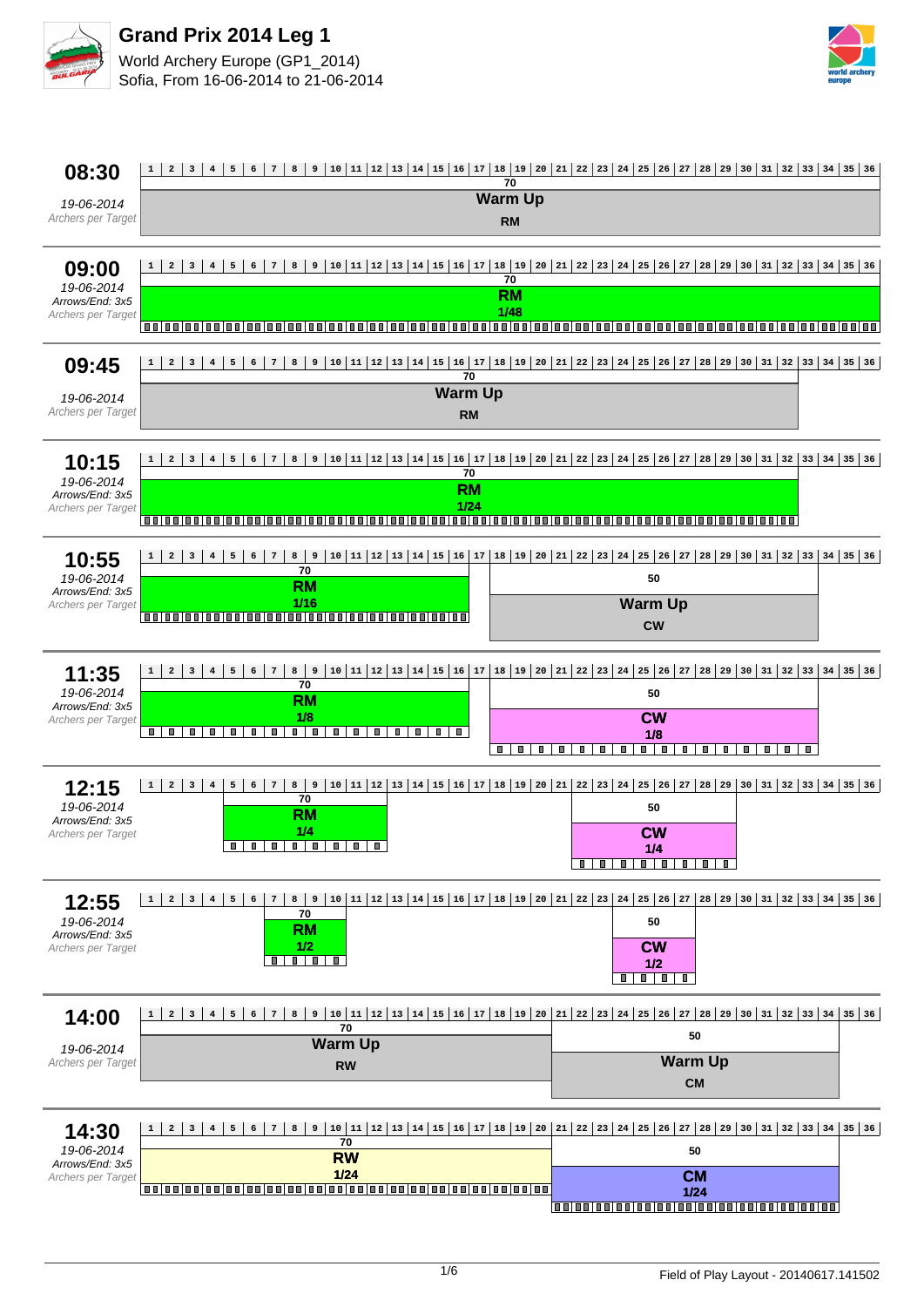



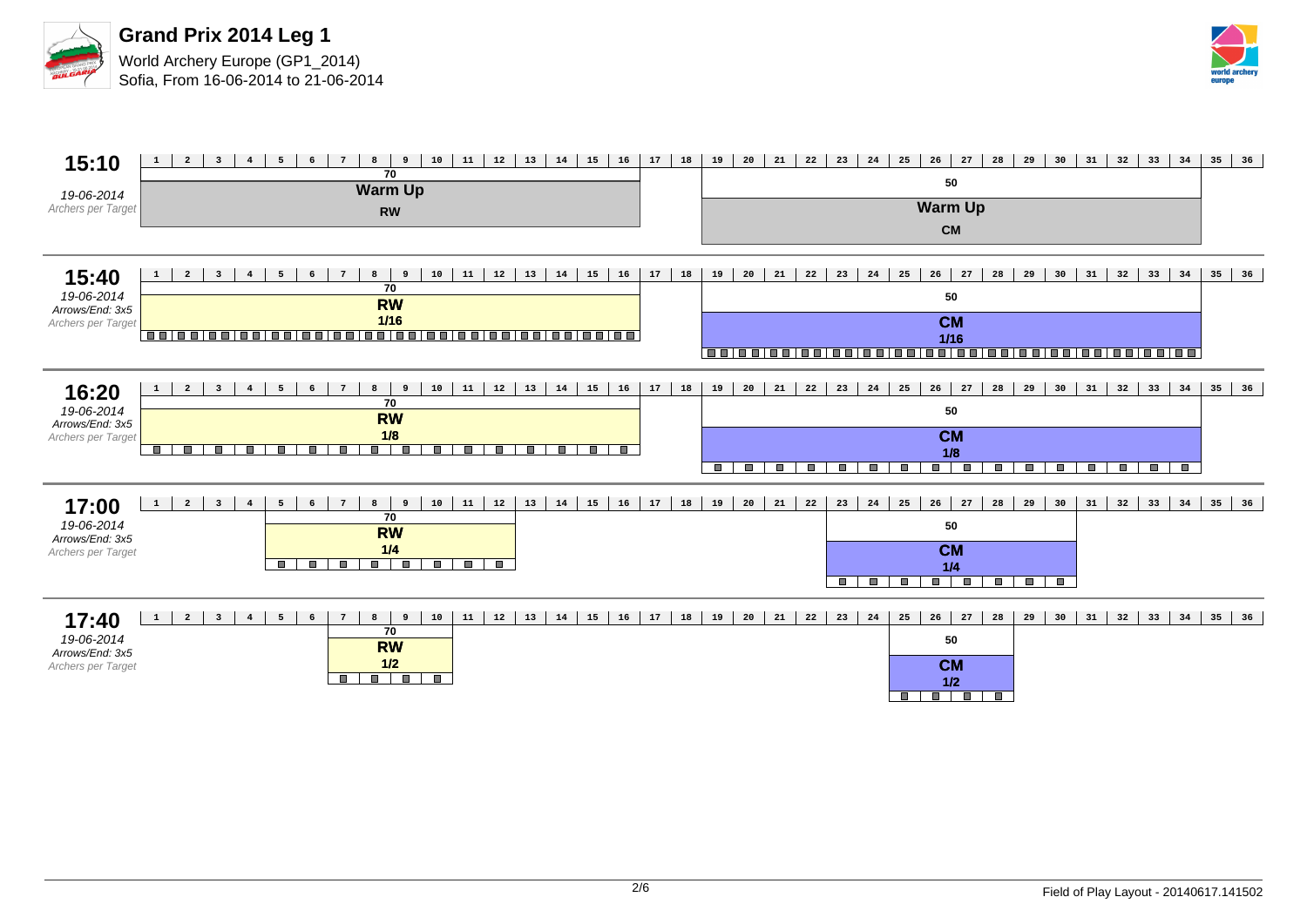



| 08:30<br>20-06-2014<br>Archers per Target                        | 11<br>12<br>13<br>$\overline{a}$<br>$\overline{\mathbf{3}}$<br>$\overline{4}$<br>5<br>$6\overline{6}$<br>$\overline{7}$<br>8<br>10<br>14<br>15<br>16<br>$\mathbf{1}$<br>9<br>70<br><b>Warm Up</b><br><b>RM</b>                                | 17<br>18<br>19<br>20<br>21<br>22<br>23<br>24                                                       | 25<br>26<br>27<br>28<br>29<br>30<br>31<br>32                                                             |
|------------------------------------------------------------------|-----------------------------------------------------------------------------------------------------------------------------------------------------------------------------------------------------------------------------------------------|----------------------------------------------------------------------------------------------------|----------------------------------------------------------------------------------------------------------|
| 09:00<br>20-06-2014<br>Arrows/End: (3x2)x4<br>Archers per Target | $\overline{a}$<br>$\overline{\mathbf{3}}$<br>$7\overline{ }$<br>11<br>12<br>13<br>14<br>15<br>$\mathbf{1}$<br>$4\overline{ }$<br>5<br>$6\overline{6}$<br>8<br>10<br>16<br>9<br>$\overline{70}$<br><b>RM</b><br>1/8                            | 17<br>18<br>19<br>20<br>21<br>22<br>23<br>24<br>$\overline{70}$<br><b>Warm Up</b><br><b>RW</b>     | 28<br>25<br>26<br>27<br>29<br>30<br>31<br>32<br>50<br><b>Warm Up</b><br>CM                               |
| 09:30<br>20-06-2014<br>Arrows/End: (3x2)x4<br>Archers per Target | 10<br>11<br>12<br>13<br>14<br>15<br>16<br>$\mathbf{1}$<br>$\overline{a}$<br>$\overline{\mathbf{3}}$<br>$\overline{4}$<br>5 <sub>5</sub><br>$6\overline{6}$<br>$7\overline{ }$<br>8<br>9<br>70<br><b>RM</b><br>1/4                             | 18<br>19<br>20<br>21<br>22<br>23<br>24<br>17<br>70<br><b>RW</b><br>1/4                             | $31 \mid 32$<br>25<br>26<br>${\bf 27}$<br>28<br>29<br>30<br>50<br><b>CM</b><br>1/4                       |
| 10:00<br>20-06-2014<br>Arrows/End: (3x2)x4<br>Archers per Target | 11<br>12<br>13<br>14<br>16<br>$\mathbf 1$<br>$\overline{a}$<br>$\overline{\mathbf{3}}$<br>$5\overline{5}$<br>10<br>15<br>$\overline{4}$<br>$\epsilon$<br>$7\overline{ }$<br>8<br>9<br>70<br><b>RM</b><br>1/2<br><u> 222   222   222   222</u> | 17<br>18<br>19<br>20<br>21<br>24<br>22<br>23<br>70<br><b>RW</b><br>$1/2$<br>----------             | 25<br>28<br>29<br>30<br>32<br>26<br>27<br>31<br>50<br><b>CM</b><br>$1/2$<br><b>CHE   CHE   CHE   CHE</b> |
| 10:30<br>20-06-2014<br>Arrows/End: (3x2)x4<br>Archers per Target | 11<br>$\overline{a}$<br>$7\overline{ }$<br>$10$<br>12<br>13<br>14<br>15<br>16<br>$\mathbf 1$<br>$\overline{\mathbf{3}}$<br>$\overline{4}$<br>5<br>$\epsilon$<br>8<br>9<br>70<br><b>RM</b><br><b>Bronze</b><br><b>BEER BEER</b>                | 17<br>18<br>19<br>20<br>21<br>22<br>23<br>24<br>70<br><b>RW</b><br><b>Bronze</b><br><b>AND AND</b> | 25<br>26<br>27<br>28<br>29<br>30<br>31<br>32<br>50<br><b>CM</b><br><b>Bronze</b><br><b>BEE BEE</b>       |
| 10:55<br>20-06-2014<br>Arrows/End: (3x2)x4<br>Archers per Target | $\mathbf{3}$<br>11<br>12<br>13<br>$1 \mid$<br>$\overline{\mathbf{2}}$<br>$4\overline{ }$<br>8<br>10<br>14<br>15<br>16<br>5<br>6<br>$7\overline{ }$<br>9<br>50<br><b>CM</b><br>Gold<br><u>and the</u>                                          | 24<br>17<br>18<br>19<br>20<br>21<br>22<br>23                                                       | 25<br>28<br>26<br>27<br>29<br>30<br>31<br>32                                                             |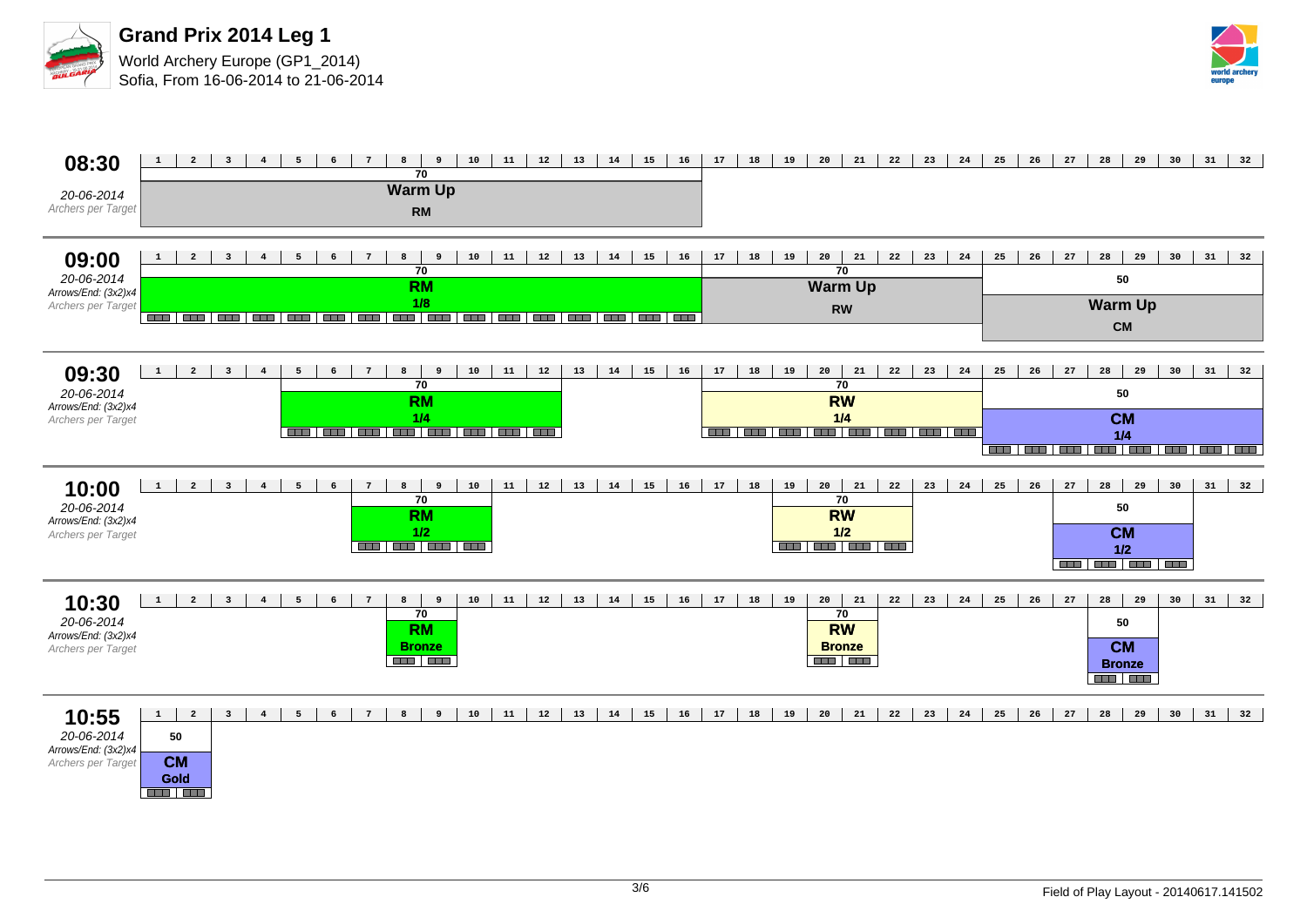



| 11:20<br>20-06-2014<br>Arrows/End: (3x2)x4<br>Archers per Target | $1 \mid$<br>$\overline{\mathbf{3}}$<br>$\overline{2}$<br>$4\overline{ }$<br>70<br><b>RW</b><br>Gold<br><b>AND AND</b>                           | 5<br>6                             | 9<br>10<br>8                                                                                          | 11<br>12<br>13 | 14<br>15 | 16<br>17             | 18<br>19<br>20 | 21 | 22<br>23<br>24                      | 25                                                 | 26<br>27         | 28<br>29 | 30 | 31<br>32             |  |  |  |  |  |
|------------------------------------------------------------------|-------------------------------------------------------------------------------------------------------------------------------------------------|------------------------------------|-------------------------------------------------------------------------------------------------------|----------------|----------|----------------------|----------------|----|-------------------------------------|----------------------------------------------------|------------------|----------|----|----------------------|--|--|--|--|--|
| 11:40<br>20-06-2014<br>Arrows/End: (3x2)x4<br>Archers per Target | $\overline{\mathbf{3}}$<br>$\overline{\mathbf{2}}$<br>$\mathbf{1}$<br>$\overline{4}$<br>$\overline{70}$<br><b>RM</b><br>Gold<br><b>THE LEAD</b> | 5<br>6<br>$\overline{7}$           | $10$<br>8<br>9                                                                                        | 11<br>12<br>13 | 14<br>15 | 16<br>17             | 18<br>19<br>20 | 21 | 22<br>23<br>24                      | 25                                                 | 26<br>${\bf 27}$ | 28<br>29 | 30 | 31<br>32             |  |  |  |  |  |
| 14:00<br>20-06-2014                                              | $\overline{a}$<br>$\mathbf{1}$<br>$\overline{\mathbf{3}}$                                                                                       |                                    | 8<br>10<br>$\overline{70}$<br><b>Warm Up</b>                                                          | 11<br>12<br>13 | 14<br>15 | 16<br>17             | 18<br>19<br>20 | 21 | 22<br>24<br>23                      | 25<br>50                                           | 27<br>26         | 28<br>29 | 30 | $31 \mid 32$         |  |  |  |  |  |
| Archers per Target                                               |                                                                                                                                                 |                                    | <b>RX</b>                                                                                             |                |          | <b>Warm Up</b><br>cx |                |    |                                     |                                                    |                  |          |    |                      |  |  |  |  |  |
| 14:30<br>20-06-2014<br>Arrows/End: (2x2)x4<br>Archers per Target | $\overline{a}$<br>$\mathbf{1}$<br>$\overline{\mathbf{3}}$<br>$\overline{4}$                                                                     | $7^{\circ}$<br>5<br>6              | 8<br>10<br>$\overline{9}$<br>$\overline{70}$<br><b>RX</b><br>1/8                                      | 11<br>12<br>13 | 14<br>15 | 16<br>17             | 18<br>19<br>20 | 21 | 22<br>23                            | 24<br>25<br>50<br><b>CX</b>                        | ${\bf 27}$<br>26 | 28<br>29 |    | $30 \mid 31 \mid 32$ |  |  |  |  |  |
|                                                                  | -------<br>$\blacksquare$                                                                                                                       | <b>EL E</b><br>88 88 8             | 100 00 00 00 00 00 00 00 00 00                                                                        |                |          |                      | ----------     |    | --------                            | 1/8<br><u>   = =   = =   = = </u>                  | $\blacksquare$   | <b>.</b> |    |                      |  |  |  |  |  |
| 14:55<br>20-06-2014<br>Arrows/End: (2x2)x4<br>Archers per Target | $\overline{a}$<br>$\mathbf{1}$<br>$\overline{\mathbf{3}}$<br>$\overline{4}$                                                                     | 5<br>6                             | 10<br>$8 \mid$<br>$\overline{9}$<br>$\overline{70}$<br><b>RX</b><br>1/4<br>00 00 00 00 00 00 00 00 00 | 11<br>12<br>13 | 14<br>15 | 16<br>17             | 18<br>19<br>20 | 21 | 24<br>22<br>23<br>----------------- | 25<br>50<br><b>CX</b><br>1/4                       | 26<br>27         | 28<br>29 | 30 | 31<br>32             |  |  |  |  |  |
| 15:20<br>20-06-2014<br>Arrows/End: (2x2)x4<br>Archers per Target | $\mathbf{1}$<br>$\overline{a}$<br>$\overline{\mathbf{3}}$<br>$\overline{4}$                                                                     | 5<br>$\epsilon$<br>$7\overline{ }$ | 8<br>10<br>9<br>$\overline{70}$<br><b>RX</b><br>$1/2$<br><b>.</b>                                     | 11<br>12<br>13 | 14<br>15 | 16<br>17             | 18<br>19<br>20 | 21 | 22<br>23<br>24                      | 25<br>50<br><b>CX</b><br>1/2<br><b>BB BB BB BB</b> | 26<br>27         | 28<br>29 | 30 | 31<br>32             |  |  |  |  |  |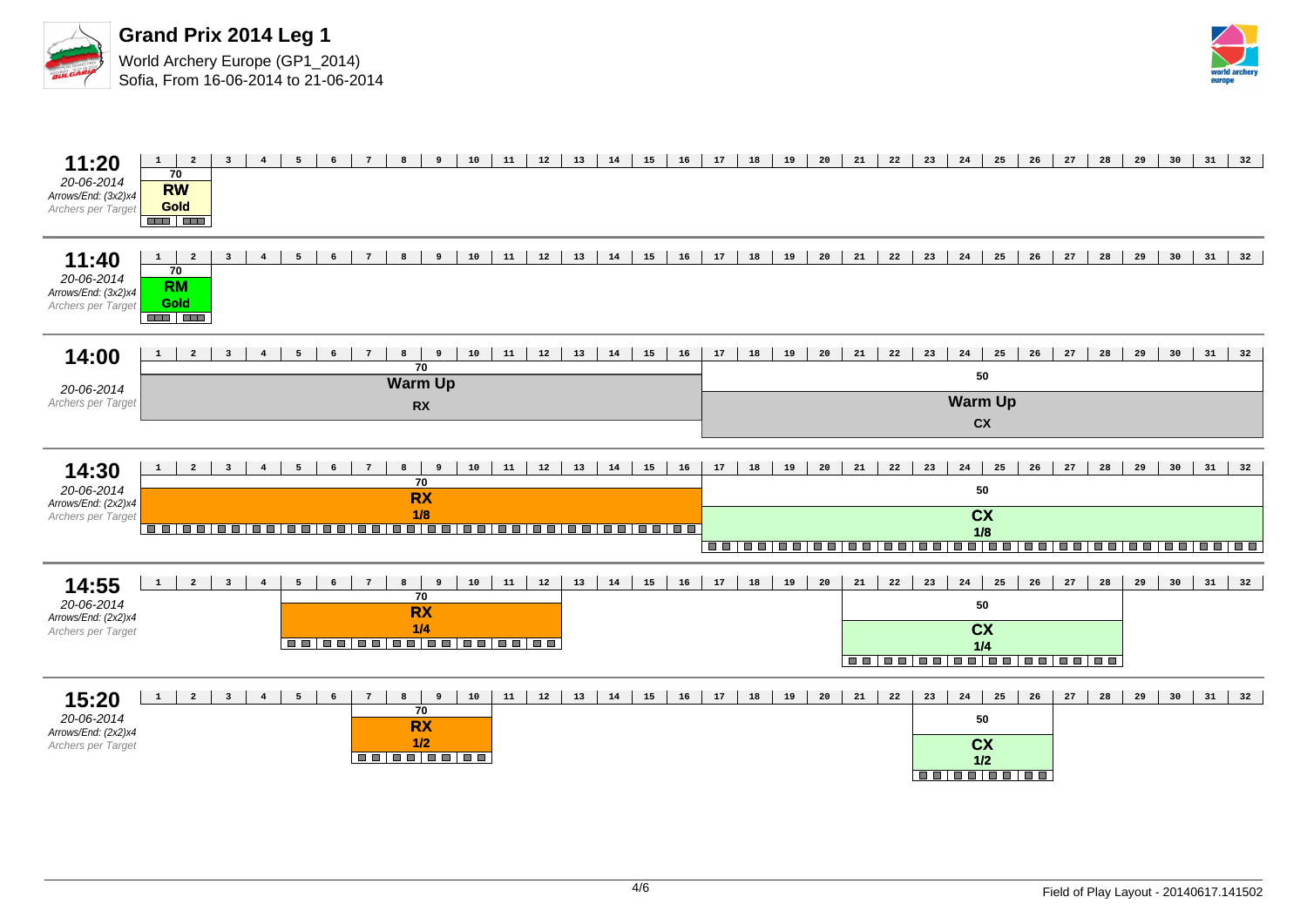



| 15:45<br>20-06-2014<br>Arrows/End: (2x2)x4<br>Archers per Target | $\mathbf{1}$ | $\overline{a}$                                            | $\overline{\mathbf{3}}$ | $\overline{4}$ | 5 | 6 | $\overline{7}$ | 8 | 9<br>70<br><b>RX</b><br><b>Bronze</b><br><b>BETER</b> | 10 | 11 | 12 | 13 | 14 | 15 | 16 | 17 | 18 | 19 | 20 | 21 | 22 | 23 | 24<br>50<br>cx<br><b>Bronze</b><br><b>BBIBB</b> | 25 | 26 | 27 | 28 | 29 | 30 | 31 | 32 |
|------------------------------------------------------------------|--------------|-----------------------------------------------------------|-------------------------|----------------|---|---|----------------|---|-------------------------------------------------------|----|----|----|----|----|----|----|----|----|----|----|----|----|----|-------------------------------------------------|----|----|----|----|----|----|----|----|
| 16:10<br>20-06-2014<br>Arrows/End: (2x2)x4<br>Archers per Target | $\mathbf{1}$ | $\overline{a}$<br>50<br>cx<br><b>Gold</b><br><b>BB BB</b> | $\overline{\mathbf{3}}$ | $\overline{4}$ | 5 | 6 | $\overline{7}$ | 8 | 9                                                     | 10 | 11 | 12 | 13 | 14 | 15 | 16 | 17 | 18 | 19 | 20 | 21 | 22 | 23 | 24                                              | 25 | 26 | 27 | 28 | 29 | 30 | 31 | 32 |
| 16:35<br>20-06-2014<br>Arrows/End: (2x2)x4<br>Archers per Target | $\mathbf{1}$ | $\overline{a}$<br>70<br><b>RX</b><br><b>Gold</b>          | $\overline{\mathbf{3}}$ | $\overline{4}$ | 5 | 6 | $7^{\circ}$    | 8 | 9                                                     | 10 | 11 | 12 | 13 | 14 | 15 | 16 | 17 | 18 | 19 | 20 | 21 | 22 | 23 | 24                                              | 25 | 26 | 27 | 28 | 29 | 30 | 31 | 32 |